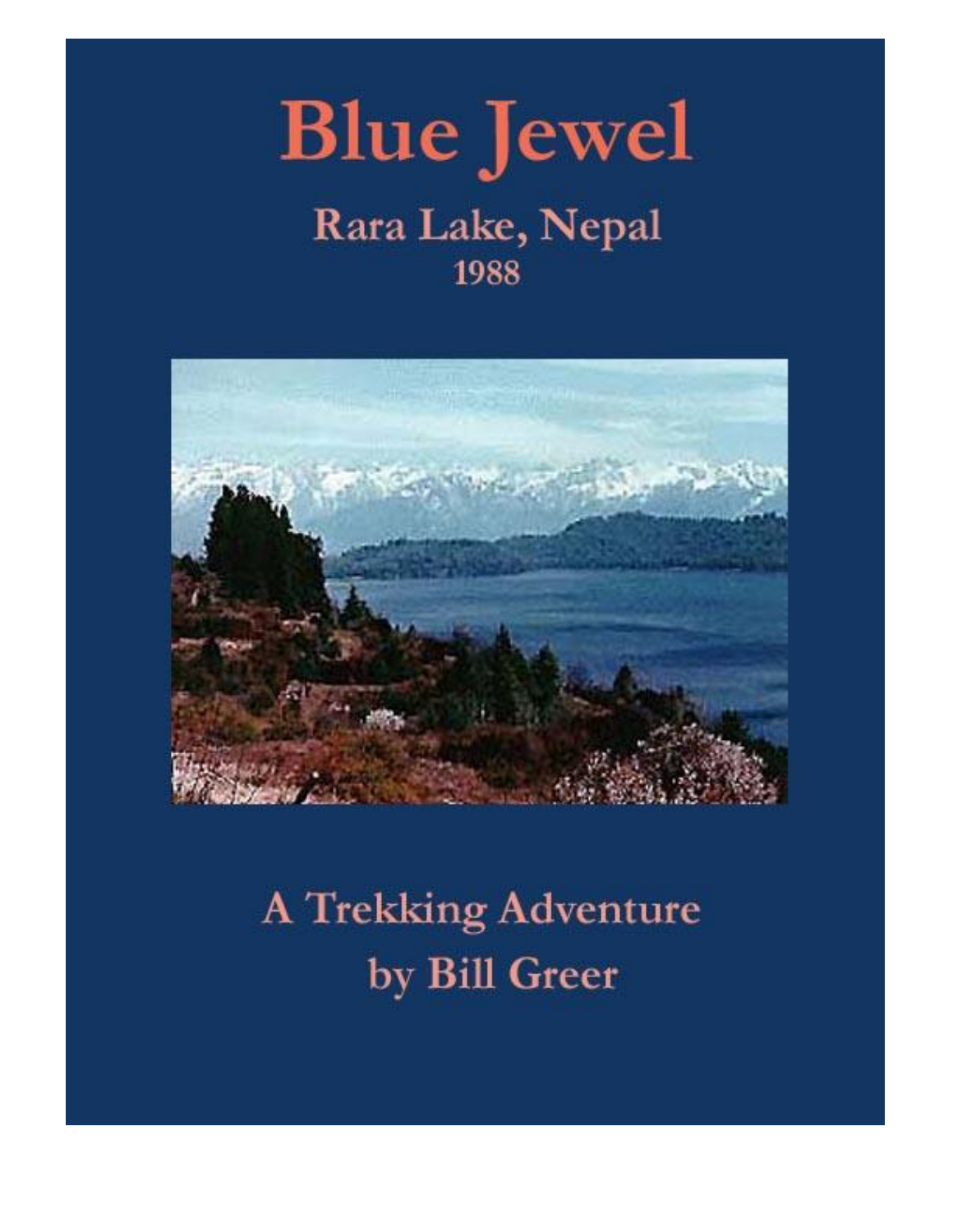## **Blue Jewel**

### **Rara Lake, Nepal 1988**

By Bill Greer

#### **About the Author**

Adventure travel expert Bill Greer is the founder of GORP.com, the early Internet era's leading community for outdoor and adventure travel, selected as one of the Top 50 sites on the web in 2000. More recently, he is the author of **The Mevrouw Who Saved Manhattan**, a novel of New Amsterdam that paints a real and bawdy portrait of Dutch life on the Hudson through the eyes of a sharp-tongued bride who comes among the first settlers. Visit Bill at **[www.billsbrownstone.com.](http://www.billsbrownstone.com/)**

#### **Reviews for The Mevrouw Who Saved Manhattan**

#### **From de Halve Maen, Journal of the Holland Society of New York, Summer 2009**

"[A] romp through the history of New Netherland that would surely have Petrus Stuyvesant complaining about the riot transpiring between its pages … Readers are guaranteed a genuine adventure that will evoke the full range of human emotions. Once begun, they can expect to experience that rare difficulty in putting down a book before they have finished."

#### **From Historical Novels Review, August 2009**

"Bill Greer has deftly blended fact and fiction in his humorous tale The Mevrouw Who Saved Manhattan … The characters are rowdy, raunchy, loveable, and sometimes despicable, but thoroughly believable … This is a thoroughly delightful story that brings the Dutch colonies to life. The Mevrouw Who Saved Manhattan is heartily recommended with or without a tankard of beer, not ale, to accompany it."



**Available at:**

**[Amazon in paperback](http://www.amazon.com/Mevrouw-Who-Saved-Manhattan-Amsterdam/dp/1439221782/ref=sr_1_1?ie=UTF8&s=books&qid=1233071214&sr=1-1) [and for the Kindle](http://www.amazon.com/The-Mevrouw-Saved-Manhattan-ebook/dp/B001U88HH4/ref=tmm_kin_title_0?ie=UTF8&m=AG56TWVU5XWC2&qid=1233071214&sr=1-1)**

**[For the Nook at BN.com](http://www.barnesandnoble.com/w/the-mevrouw-who-saved-manhattan-bill-greer/1017817072?ean=2940012572820&itm=2&usri=the%2bmevrouw%2bwho%2bsaved%2bmanhattan)**

**[The Scribd.com store as an](http://www.scribd.com/doc/16592556/The-Mevrouw-Who-Saved-Manhattan) [Ebook \(PDF format\)](http://www.scribd.com/doc/16592556/The-Mevrouw-Who-Saved-Manhattan)**

**For a taste of Mevrouw, download the [first fifty pages](http://www.billsbrownstone.com/mevrouw50pages.pdf) free at [BillsBrownstone.com](http://www.billsbrownstone.com/)**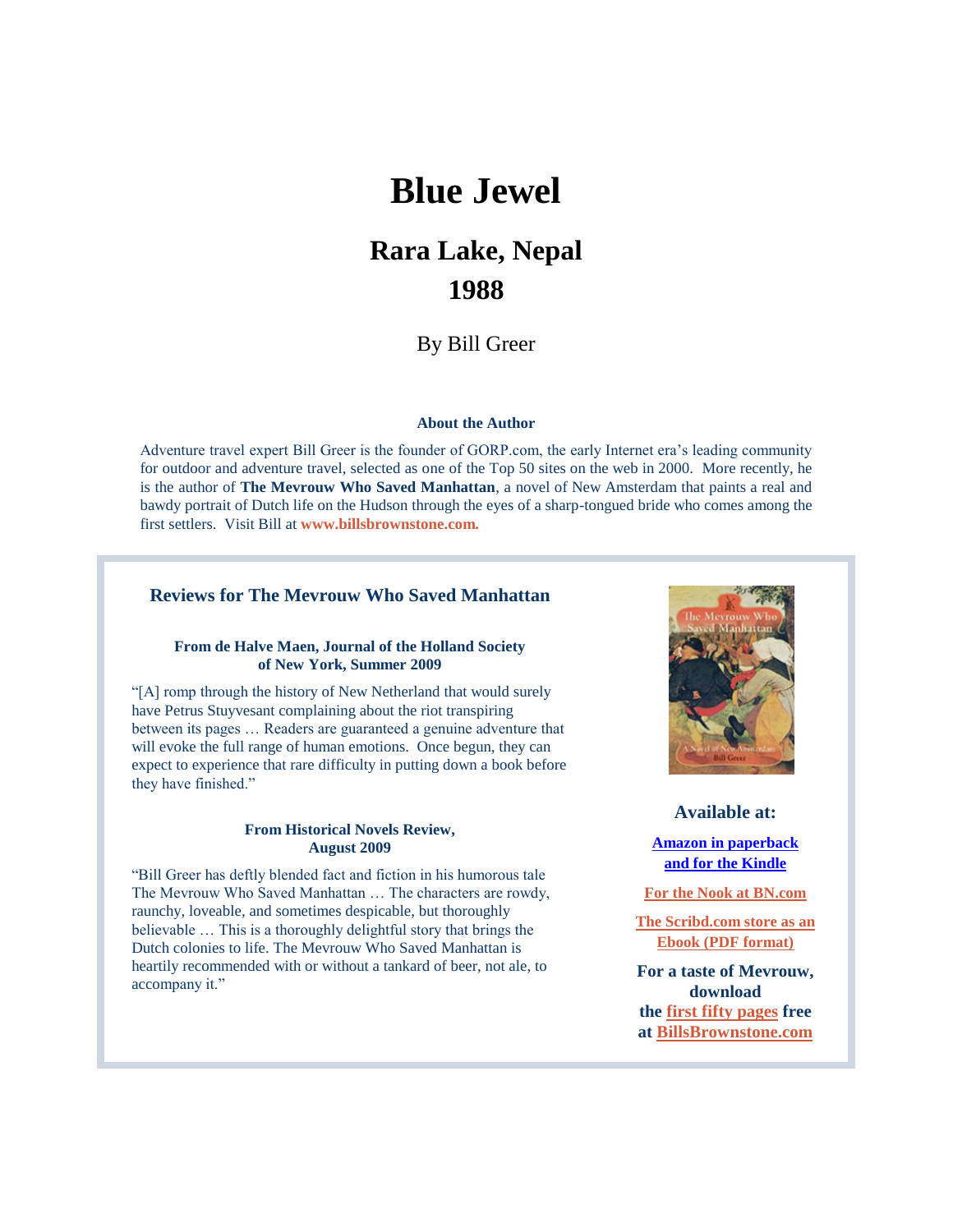### **Blue Jewel Rara Lake, Nepal, 1988** By Bill Greer

"Bring a bottle of imported whiskey," Shiba said. "I'll get one, too." Our trekking agent had been trying for months to book us on a flight to Jumla, a remote village in western Nepal. We wanted to visit the national park at Rara Lake, and we either caught a plane or walked in for 10 days. He had decided it would take more than buying tickets to get us in the air and thought he had hit on the proper inducement.

We had already abandoned flying from Khatmandu. "We could charter a plane," Shiba proposed. "That will cost a couple of thousand dollars." "Not likely," I said. "Any other suggestions?"

"I can take you to Nepalganj. It's a town on the Indian border, where I take my wife when she wants to cross over for shopping. We might be able to get a flight from there."



It seemed worth a try. It would also give us a chance to visit Karnali Preserve to view game. We scurried around Khatmandu, trying to find whiskey at an affordable price. We finally gave up and bought a fifth of Johnny Walker Red from our hotel for \$80. The price of our plane ride had doubled.

A guide and driver from Karnali picked us up when we arrived in Nepalganj. We piled into a beatup land rover and headed for the Royal Nepal Air office. "You stay here," the guide instructed my wife Diane. The rest of us trooped in to meet the Regional Manager. He was a jovial rotund man with beady eyes blurred behind the coke bottle lenses of his spectacles. "Namaste," he welcomed us with the by-now familiar greeting.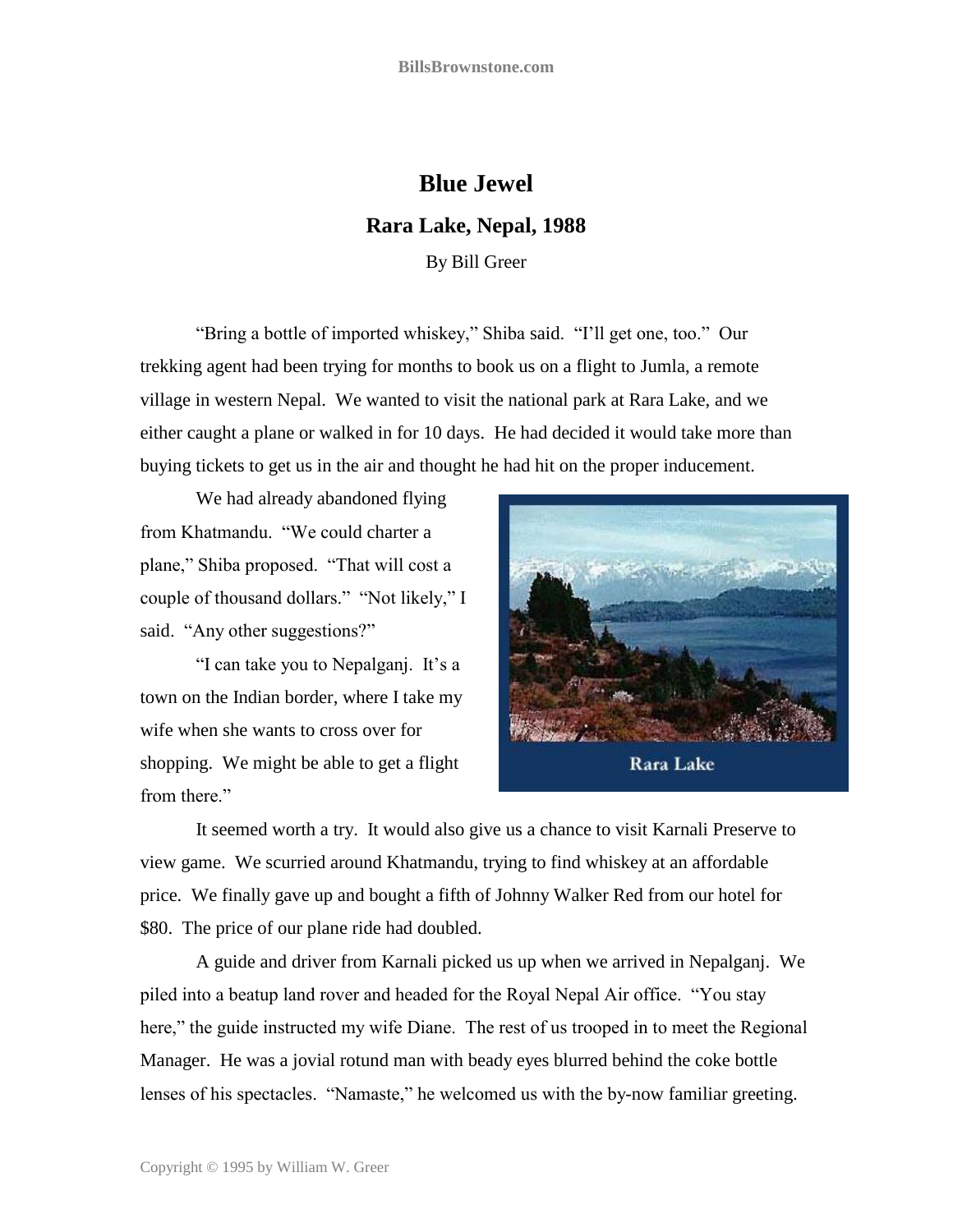**BillsBrownstone.com Blue Jewel, Nepal, 1988 by Bill Greer**

"Where are you from? Do you like Nepal?" We settled in for the pleasantries that precede any business in Asia.



**Black Buck at Karnali Preserve** 

Eventually the talk turned to our quest. "The flights to Jumla are full. Many people want to go there and we do not have enough planes." I smiled, confused as to how this game was played. The Karnali driver brought out our blank tickets. "If I give seats to foreigners," the manager continued as he handed the tickets to his assistant, "people will think I am selling places on the black market." Shiba picked up a signal from someone and shuffled through his bag. He pulled out a bottle wrapped in newspaper and motioned to me. I laid my bundle beside his.

As his assistant validated our tickets, the manager slid the packages into his desk. "You are lucky. Some Americans came last week and I could find no seats.. They got very mad. I told them they would have to hire a charter." I had learned enough about Asia to know that anger was a fatal mistake. That group might as well start walking.

We concluded our visit with a friendly farewell. A couple of days later, we jostled our way onto a plane, wondering what we would find when we touched down a 10 day hike into the Himalaya. Jumla did not sound like a place where we could check into the local bed and breakfast. "Don't worry," Shiba assured us. "Dendi started walking in with your trekking crew almost two weeks ago. He will meet you."

As the crowd began to disperse from the field where we landed, we looked around with trepidation. Finally a thin young man approached. "Namaste. I am Dendi." We smiled with relief, and excitement at the adventure ahead.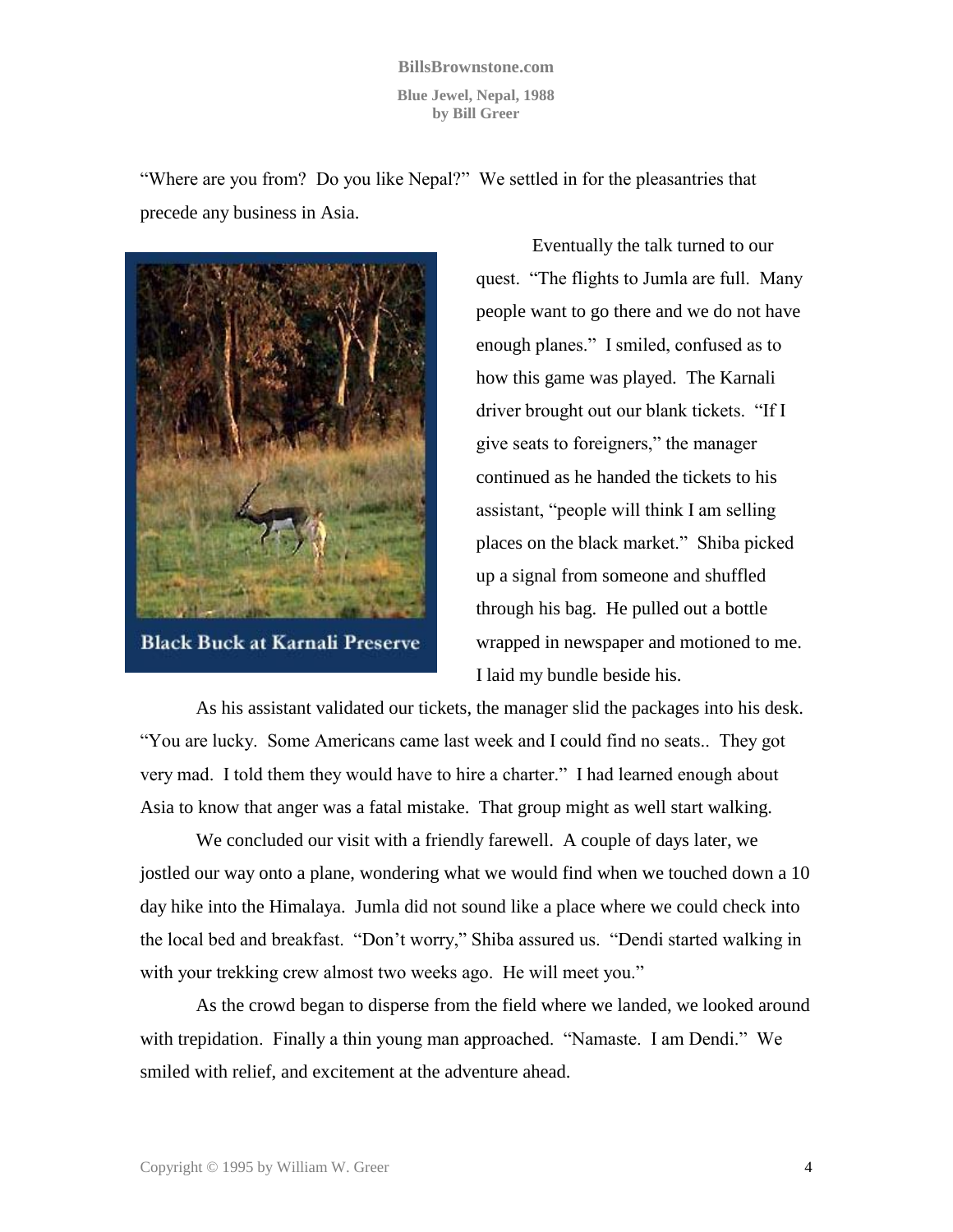**T**HE NEXT MORNING we set out. Our cook Mimor and his two assistants packed up the camp. The kitchen boys Bimba and Tilok shouldered the lighter baskets. The guide Dendi assigned three porters to the heavier loads. He carried a small daypack himself. The camp hierarchy was becoming clear.

"We'll reach Rara Lake in four days," Dendi told us. "We'll stop for lunch today when we find water." We started up the avenues of Jumla, a bit out of breath from the eight thousand foot altitude. Two hours later we were glad to sit down while Mimor cooked, but didn't feel too fatigued. The slope had been gradual, and we had kept a good pace.

By mid-afternoon our illusions were shattered. A sheer ridge loomed before us, with a trail snaking straight up. Mimor bounded ahead, passing sheperds effortlessly chasing their goats in the alpine meadows. I struggled to lift one foot. About halfway up, I reached for my altimeter. "Don't look," Diane warned. "Almost 11,000 feet," I read. "My lungs are bursting. I don't want to know!" she screamed back. At 12,000 feet, we topped the crest, only to stare down at the north side covered with snow, ice, and mud. I tried the snow first, off to the side. A couple of steps later, I plunged thigh deep, unable to extricate myself, much less move forward. Diane stuck to the ice and mud on the main path. She managed to stay erect for 20 paces, then slid several yards into a snowbank.

Slowly we edged our way down a valley, catching Mimor as dusk closed in. The mountains rose steeply on both sides of the stream, with snow blanketing everything. A stone building housing a smoky teashop occupied the only level ground.

"Do you think they expect us to stay in there? Diane asked.

I frowned, seeing no alternative. "We can't pitch our tent on this snow and we'll slide down the bank anyway." We peered again into the hazy interior.

Mimor must have seen us blanch. He barked orders and pointed at the mud roof. The boys scrambled up and unfolded the tent. Sure enough, he had spied the only flat dry spot available. We learned quickly never to doubt his eagle eyes when he was looking after our comfort.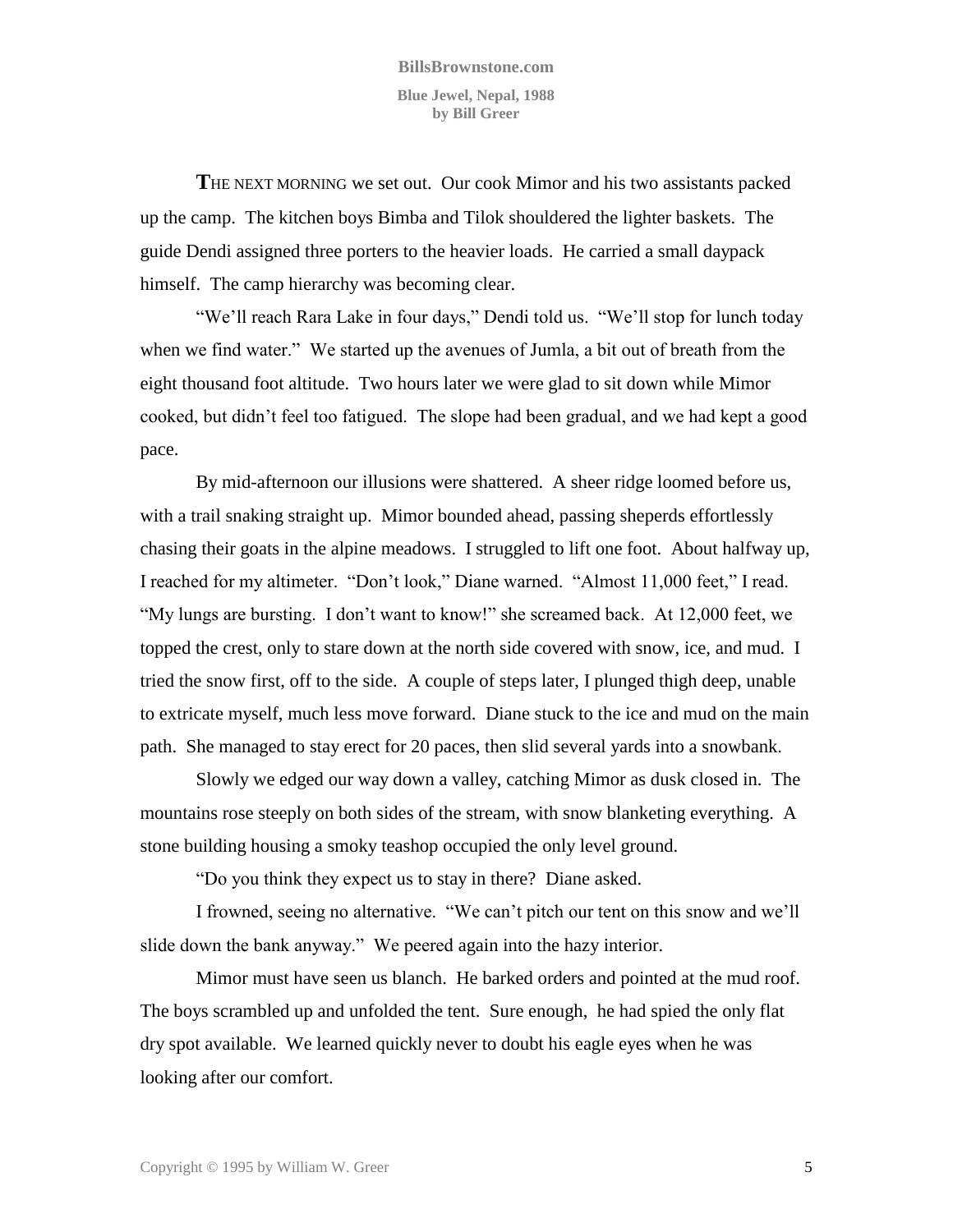"I wanted to stay in Australia," I taunted that evening. "Didn't the guide books say to take a short easy trek the first time, see if you like it?"

"You talked me into this," Diane said. "A twelve thousand foot pass on the first day. How many more?"

Some hot tea calmed me. "The first day is always the hardest," I rationalized.



We dragged ourselves up the next morning and kept walking. Three days later we had forgotten those initial tribulations. We traveled down one river valley and up another. We passed countless villages, with schoolchildren chasing us as we brought some excitement to their recess. We hiked across terraces dotted with blooming peach trees and through dense evergreen forests.

Atop another 11,000 foot pass, we glimpsed our destination, a shimmering blue jewel set in a ring of snowy peaks. The next day we camped on the shore of Rara :Lake.

**"H**OT TEA," the kitchen boy Bimba roused us each morning. The steaming brew sweet with milk and sugar would be followed with a hot breakfast: oatmeal or rice porridge, a fried or scrambled egg, warm juice.

Mimor had learned to cook in the Indian army. He ran his kitchen with military discipline, ordering Bimba and the second helper Tilok to scrub pots, pack supplies, or carry out a myriad of other chores. Late in the day, he would scan the horizon, looking for a level spot with a supply of flat rocks. "Up there," he would gesture excitedly, and we would climb the fallow rice terraces to the one he spied for tonight's kitchen. He would send one of the boys for firewood, while he configured the stones into an oven and stove. Soon the pots and food packages would be strewn haphazardly across the ground, a breakdown of the military order. He would begin rattling his cast iron skillet over the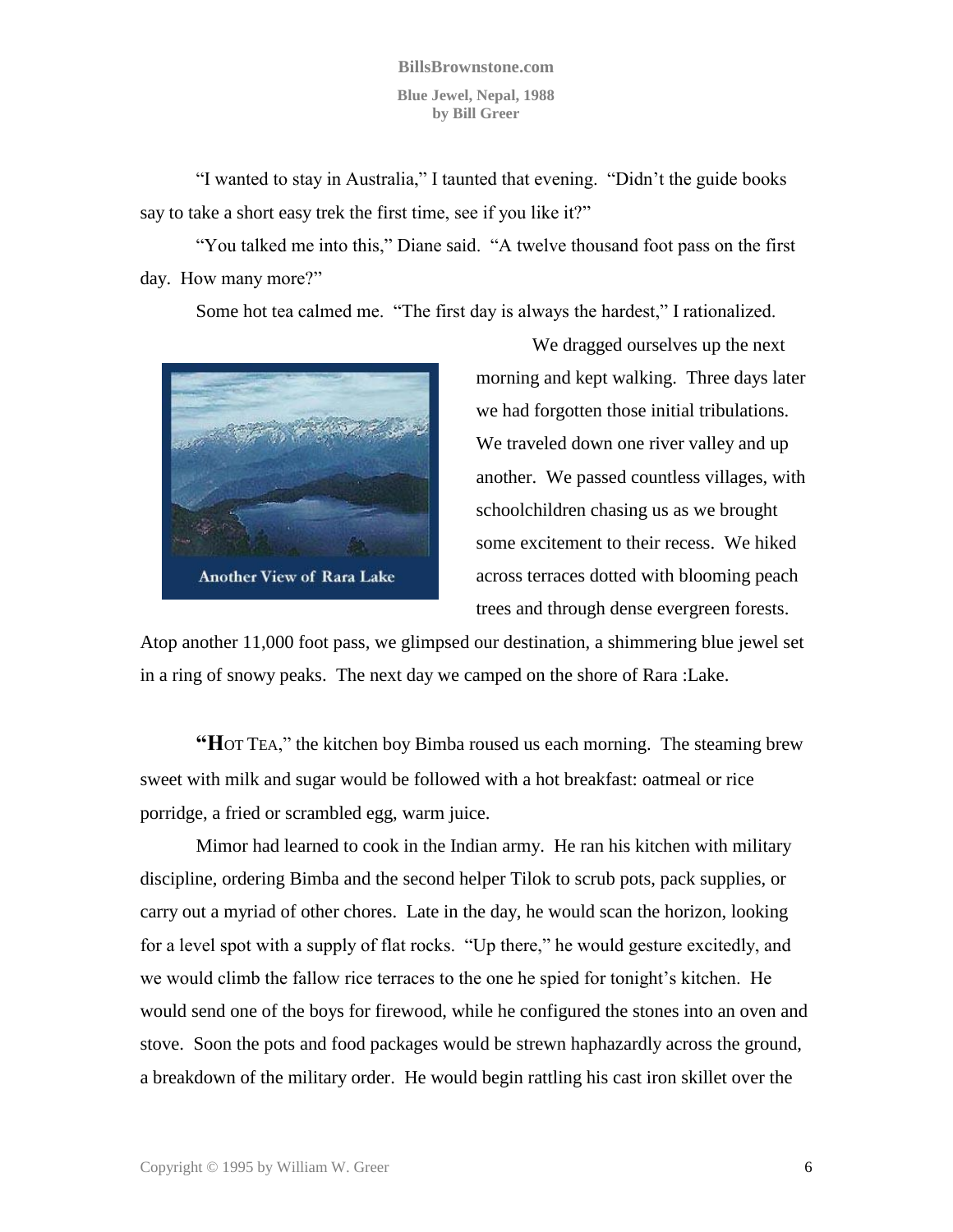open flame, popping the corn that would serve as the hor'doerves for the evening's dinner. Soup would come next, spicy tomato or chicken, then a main course of french fries or curried potatoes, rice with lentils, tuna, apple pancakes, poori. The fare was frequently enough to feed a brigade. Dendi had first call on leftovers and passed whatever remained down a rigid pecking order.

"Mimor promises a special surprise tonight," Dendi informed us the day after we reached Rara Lake. The cook had disappeared after breakfast, off to search for this treat. The rest of us were relaxing to celebrate our arrival, Dendi studying Japanese for an anticipated wave of East Asian trekkers, our porters bathing for the first time in more months than they could remember.

When we wandered back to camp after an afternoon exploring the abandoned villages around the lake, the controversy over the evening meal was flaring up. "Take this and do it." Mimor held out his kukri, the traditional knife of the Gurkha soldiers. Tilok backed away. Two chickens flopped on the ground, their feet bound. Mimor had purchased them at a village to the south,



apparently the only fowl within a few hours walk. We hoped our eggbox was already supplied.

The Nepalis looked at one another uneasily. Dendi motioned to one of the porters. "Not me," he stammered and hurried away to his own fire. He may have been the low man on the totem pole, but his responsibilities were carrying equipment, not preparing dinner.

We watched with amusement. Nepalis tormented their animals constantly. Yesterday, we had passed a young herder beating his cow furiously over the head as it straddled a fence, unable to escape. Our trekking crew loved to aim rocks at anything that moved, lizards sunning on boulders, monkeys in the rice fields. But with their Buddhist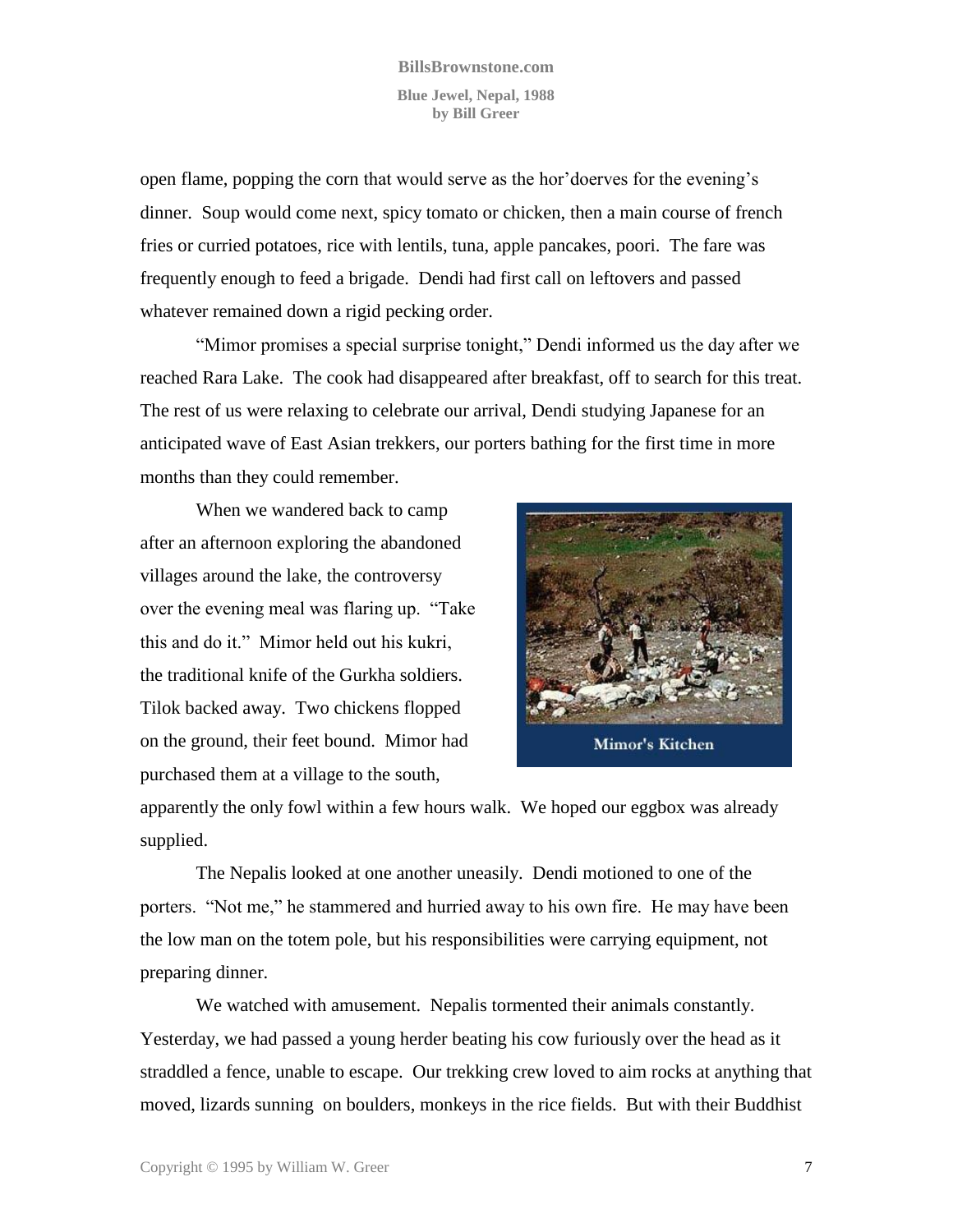background, the taking of a life was a serious offense. No one wanted to earn the demerits of beheading the hens, especially at Rara Lake, renowned as a Buddhist shrine.

Mimor turned on Bimba next. The cook himself couldn't back down. Even if he overcame his religious zeal, he had to maintain discipline. Bimba was more timid than Tilok, much less likely to put up a strong resistance. He realized he was defeated. He picked up the fowl and trudged up the slope. At least if he got away from the lake's sacred waters, he could lower the marks against him.

Following the usual popcorn and soup, the chicken was served with a flourish. Mimor selected the well-rounded thighs, the meatiest part of what were really scrawny birds. We bit into the dark flesh and began to chew - and chew and chew. The pride which had gone into this delicacy was evident, but it had come out like a rubber ball. Nepali chickens forage for their food. The diet and scratching in the dirt had toughened these birds. "Nepali racing chickens," Diane said as she swallowed the first mouthful. I laughed half-heartedly, eying the remaining pieces that we needed to stomach one way or another.

But Mimor had not yet completed the surprise. His desert had a golden crust, apple pie needing only a little sugar sprinkled on top to sweeten the sour fruit. Even without cinnamon, sharp cheddar, or ice cream, the meal was redeemed.

**T**HE ELDERLY MAN with rolled beard and turbaned head laid the cloth on the tarp that served as our rest area and dining table. He was one of many travelers that passed our camp at Rara Lake along the trade route from Gumghari out to the roadhead at Surkhet. Most stopped, either to trade food and staples with the cook Mimor, exchange news, or simply gawk at the Westerners while they rested their loads. This gentleman had interesting merchandise to offer.

He unfolded the bundle and displayed the coins it contained. He pulled out a pair of ancient round spectables and picked up a coin for examination. "This one is silver, from King Tribuhan's reign." Our guide Dendi inspected it, flipping it in the air to hear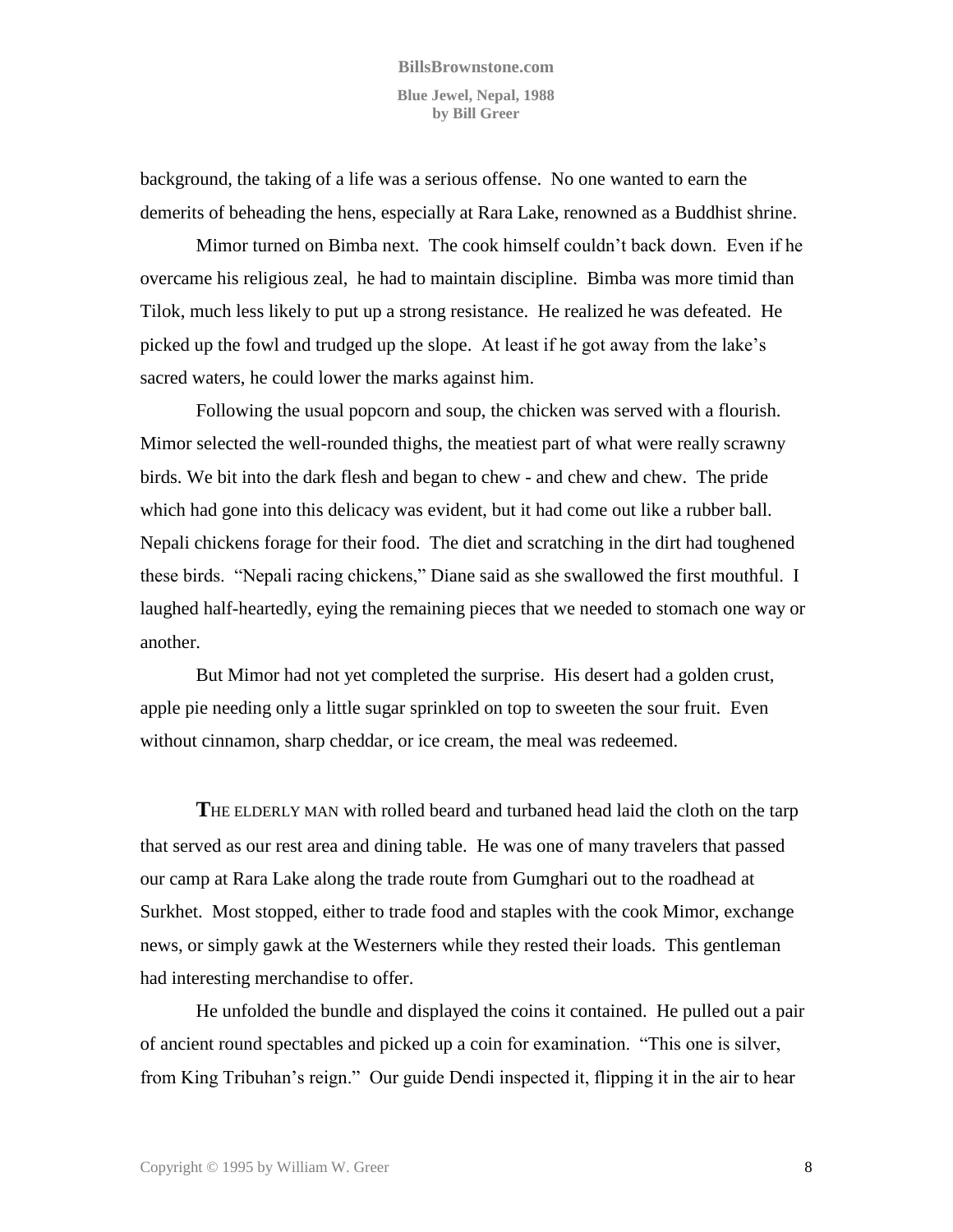its ring. "Sounds real. It must be about 100 years old." "Yes," agreed the trader. "Here, this one is older, 250 years." Dendi passed the first around.

"People find these in the mountains once in awhile. I know how valuable they are so I collect them." Dendi appeared intrigued.

"500 rupees for that one," the man offered for the second coin. That amount translated to \$25, about a week of a guide's pay.

Dendi whispered it would fetch much more in Kathmandu. "Expensive," he countered. After several rounds of negotiation, they settled on a price of 200 rupees.

Now that the interest had been established, the man held up another coin. The gold shined yellow in the sun. "This is very, very precious, from the Malla kingdom." That medieval dynasty had ruled Nepal during the 13th century. We drew closer to examine the curlicues minted into the metal. Dendi flipped the coin. "No," Mimor argued, "the ring will not tell whether gold is real. Give me the coin." He rubbed it in his hair and inspected the lustre. "It's a good alloy," he determined. I wasn't too confident in his powers of assay. "15,000 rupees," offered the seller. Under \$1000 sounded reasonable for a 700-year old coin of pure gold. Did we want to gamble on its authenticity?

Dendi was wrenching. He could resell it for several months pay if he could bargain down the price. But he had nowhere near enough money to finance the transaction. He looked at me. I shook my head. Unless the trader accepted travelers checks, I could not come up with the cash either, and the risks of forgery, violation of the antiquities laws and who knew what else were too great for my tastes.

Dendi sulked but in the end traded for the other silver coin. We satisfied ourselves with photographs of the gleaming metal.

WE STAYED AT RARA LAKE 3 days. It had once been a thriving community with villages around the shore. The residents were relocated a decade before to create the national park. The lake was a clear deep blue, resting in a hanging valley. At the north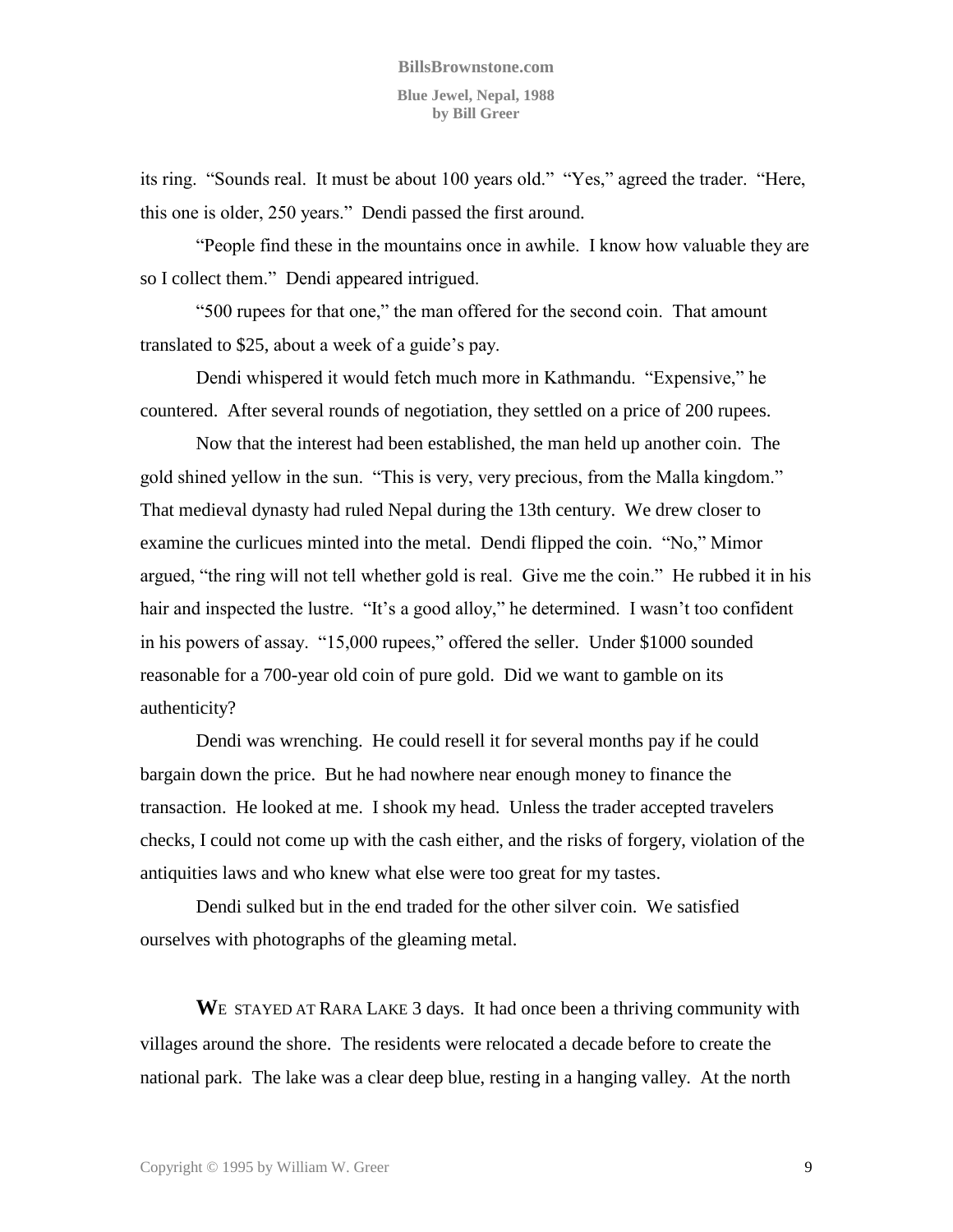end, the land fell abruptly down to the Mugu River, with 20,000 foot towers beyond. Similar peaks closed in the other sides, perfectly reflected in the water's morning calm. The spectacular setting warranted preservation, but it was easy to sympathize with the displaced locals who were moved to the hot grasslands bordering India. The only establishments remaining were a post office and park headquarters. The ranger's log informed us we were the twelfth and thirteenth foreign guests of the year.

The final evening, we steeled ourselves for the long haul out. No airplanes this way. Diane perused the map. "A quick shot down the Khotyar River, over a ridge to the Singa River, follow it to the Tila River, then over a ridge to Dailekh. We'll be halfway there."

I groaned. Each of those ridges represented a pass which might dwarf the one we climbed the first day out.



The countryside appeared prosperous. The villages contained slateroofed houses, white-washed and adorned with orange ribbons and potted cacti. The valleys were heavily terraced and cultivated with rice and lentils. The river fueled an elaborate mill system, with water channeled through wooden chutes into small buildings housing the wheels and grindstones.

But prosperous did not mean worldly. "I count twenty, five adults and a bunch of kids," I reported on the crowd peeking in our tent. We had gotten used to staring, ever since the first goatherd had squatted down and lit his pipe when Diane motioned that she intended to bathe. Here the whole village had turned out. "What shall we take for entertainment?"

We selected the binoculars and passed them slowly down the line, teaching what to look through and how to focus, though frequently unsucessfully. These proved to be of limited interest. We proceeded to the mirror. The children had seen their reflections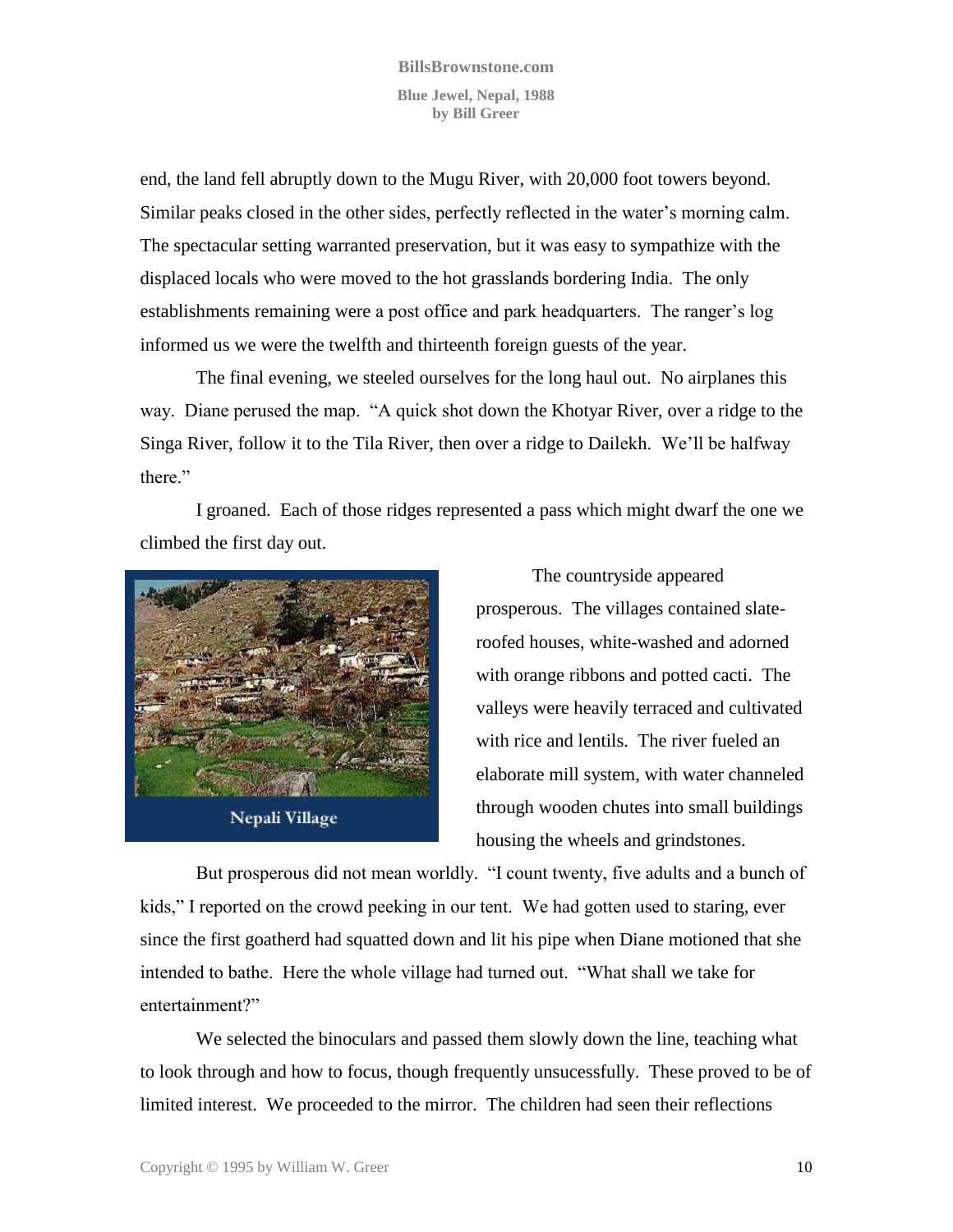before but here was something new. Each child cackled as he gaped at the larger-thanlife size image that came back from the magnifying mirror in Diane's compact. The adults were no less delighted.

"How about a game?" I suggested.

"Sure, cut some rope and we'll see if we can remember the figure eight string game."

We couldn't get past the third stage, but our repeated failures amused the group. We gave the rope to some girls. They had no more success. By now, we were tiring of the attention. Mimor's pressure cooker suddenly emitted a sharp hiss as it let off steam, distracting the crowd. We beat a hasty retreat behind our tent flap.

These crowds were now the norm as we trekked through an area that had seen few westerners. At lunch, we brought out pictures from home for a group of teenagers. "Malcolm and Shorty," I pointed at our cats. The boys pulled the pictures close to their eyes, not comprehending the image. Cats live in Nepal, so I was puzzled at their astonishment. I learned later that travelers for a century have observed South Asians who could not visualize a three dimensional object from a photograph.

The terrain proved as trying as the map had implied. "Dendi looks confused," Diane said when we stopped the first night from the lake.

"He's lost. We came too far down the valley." I had been reading trail descriptions.

Our guide sought directions from a firewood supplier, who appeared to know little more. The turbaned gentleman from our coin exchange happened by. He waved into the mountains. The next day Dendi sheepishly led us up that path. Seven hours later we had climbed a mile upward and hit snow. Fortunately the top was in sight.

That pass was the first of several over 11,000 feet. We soon realized we had it easy. The trek to Surkhet was on a highway, with vehicles of goats, a few horses, and men. The goats were outfitted with woolen sidebags to carry salt between Tibet and India. The horses carried heavier loads, but had to detour around a long vertical stretch of trail. Men were the principal beasts of burden. They carried enormous loads, secured on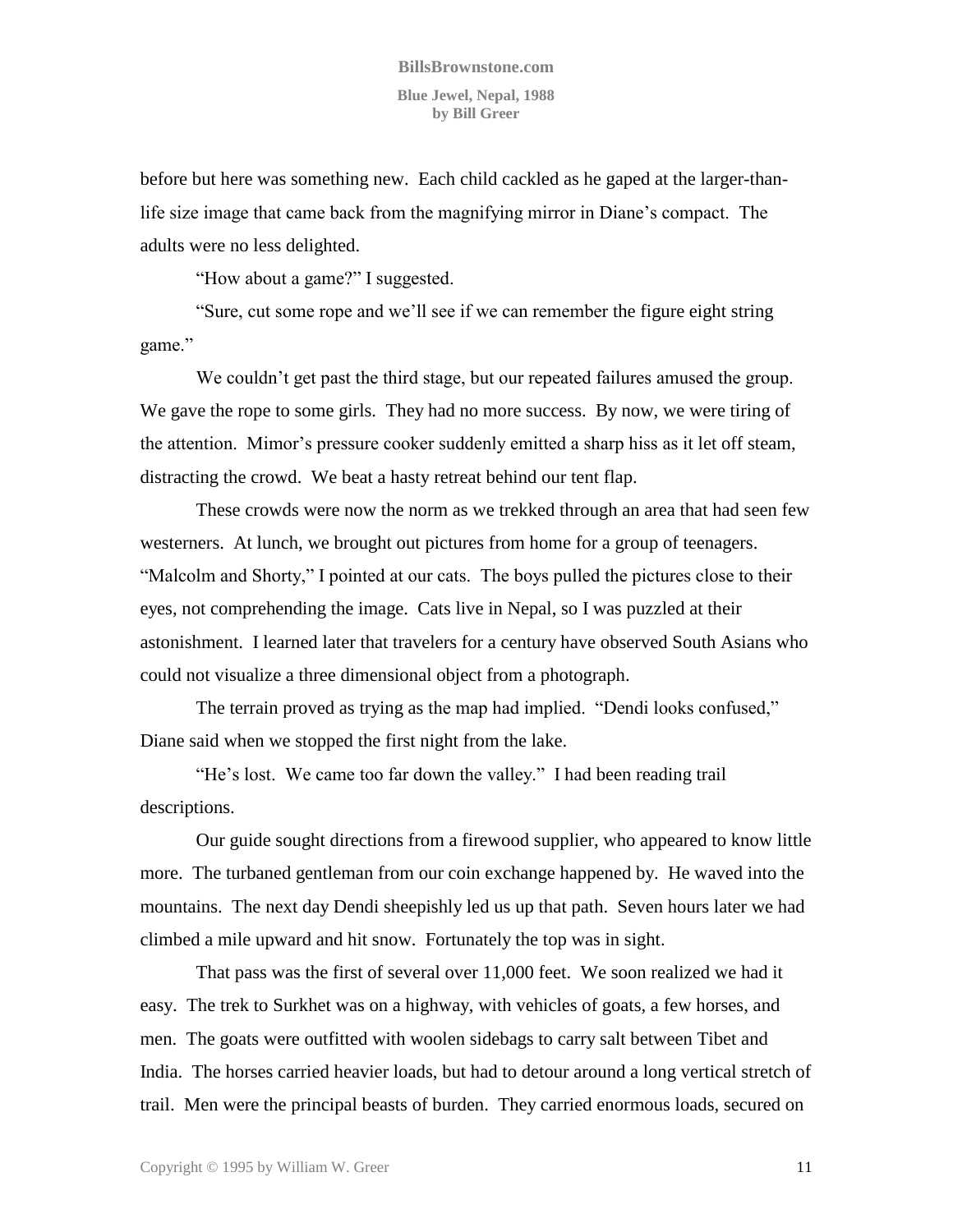their backs with a tump line around the forehead, up slopes which we struggled to scramble down. Cement, corrugated roofing tin, loops of irrigation hose. They eyed the ligher loads of our porters with envy.

As we traveled south, signs of civilization increased. Tables and chairs appeared in the teashops. Travelers carried radios and wore T-shirts from California. Dailekh was a metropolis, with well-stocked groceries, pharmacies, and clothiers. Twelve days from Rara Lake, we hit a gravel roadbed which would take us down to Surkhet. Washouts would have sent any vehicles tumbling down the mountainside so we still had a day's descent under our own power. By mid-afternoon, we strolled along main street Surkhet, dodging trucks and eying chocolate bars. We had trekked 150 miles in 3 weeks, encountering one other westerner, a Swiss medical student who camped with us at the lake.

"One last peaceful night," I remarked as we zipped up the tent. Tomorrow we would catch the bus back to Nepalganj. Suddenly, the sounds of a loudspeaker drifted across the field, electric lights blinked on in the surrounding buildings. Civilization had returned.